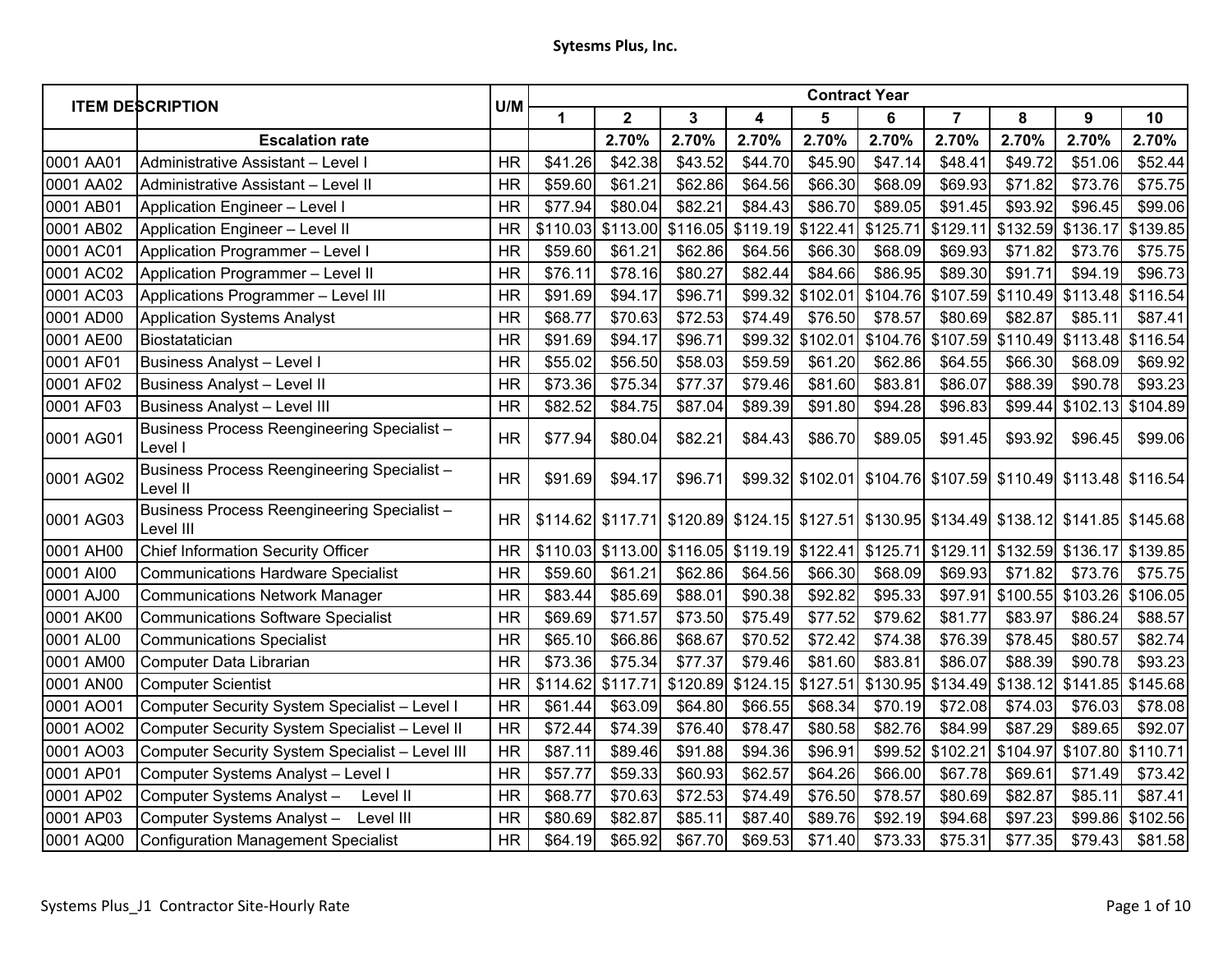| <b>ITEM DESCRIPTION</b> |                                                | U/M       | <b>Contract Year</b> |                         |          |          |          |                |                |                   |          |          |  |
|-------------------------|------------------------------------------------|-----------|----------------------|-------------------------|----------|----------|----------|----------------|----------------|-------------------|----------|----------|--|
|                         |                                                |           | 1                    | $\overline{\mathbf{2}}$ | 3        | 4        | 5        | $6\phantom{1}$ | $\overline{7}$ | 8                 | 9        | 10       |  |
| 0001 AR01               | Cost Analyst - Level I                         | <b>HR</b> | \$53.18              | \$54.62                 | \$56.09  | \$57.61  | \$59.16  | \$60.76        | \$62.40        | \$64.09           | \$65.82  | \$67.59  |  |
| 0001 AR02               | Cost Analyst - Level II                        | <b>HR</b> | \$66.02              | \$67.80                 | \$69.63  | \$71.51  | \$73.44  | \$75.43        | \$77.46        | \$79.55           | \$81.70  | \$83.91  |  |
| 0001 AS00               | Data Entry Clerk                               | <b>HR</b> | \$35.76              | \$36.73                 | \$37.72  | \$38.74  | \$39.78  | \$40.86        | \$41.96        | \$43.09           | \$44.26  | \$45.45  |  |
| 0001 AT00               | <b>Data Security Specialist</b>                | <b>HR</b> | \$61.44              | \$63.09                 | \$64.80  | \$66.55  | \$68.34  | \$70.19        | \$72.08        | \$74.03           | \$76.03  | \$78.08  |  |
| 0001 AU00               | Data Standardization Specialist                | <b>HR</b> | \$65.10              | \$66.86                 | \$68.67  | \$70.52  | \$72.42  | \$74.38        | \$76.39        | \$78.45           | \$80.57  | \$82.74  |  |
| 0001 AV00               | Database Administrator                         | <b>HR</b> | \$77.94              | \$80.04                 | \$82.21  | \$84.43  | \$86.70  | \$89.05        | \$91.45        | \$93.92           | \$96.45  | \$99.06  |  |
| 0001 AW01               | Database Management Specialist - Level I       | <b>HR</b> | \$56.85              | \$58.39                 | \$59.96  | \$61.58  | \$63.24  | \$64.95        | \$66.70        | \$68.51           | \$70.36  | \$72.25  |  |
| 0001 AW02               | Database Management Specialist - Level II      | <b>HR</b> | \$68.77              | \$70.63                 | \$72.53  | \$74.49  | \$76.50  | \$78.57        | \$80.69        | \$82.87           | \$85.11  | \$87.41  |  |
| 0001 AW03               | Database Management Specialist - Level III     | <b>HR</b> | \$76.11              | \$78.16                 | \$80.27  | \$82.44  | \$84.66  | \$86.95        | \$89.30        | \$91.71           | \$94.19  | \$96.73  |  |
| 0001 AX01               | Database Specialist - Level I                  | <b>HR</b> | \$56.85              | \$58.39                 | \$59.96  | \$61.58  | \$63.24  | \$64.95        | \$66.70        | \$68.51           | \$70.36  | \$72.25  |  |
| 0001 AX02               | Database Specialist - Level II                 | <b>HR</b> | \$67.85              | \$69.69                 | \$71.57  | \$73.50  | \$75.48  | \$77.52        | \$79.62        | \$81.76           | \$83.97  | \$86.24  |  |
| 0001 AX03               | Database Specialist - Level III                | <b>HR</b> | \$76.11              | \$78.16                 | \$80.27  | \$82.44  | \$84.66  | \$86.95        | \$89.30        | \$91.71           | \$94.19  | \$96.73  |  |
| 0001 AY00               | Data Warehousing Administrator                 | <b>HR</b> | \$114.62             | \$117.71                | \$120.89 | \$124.15 | \$127.51 | \$130.95       | \$134.49       | \$138.12          | \$141.85 | \$145.68 |  |
| 0001 AZ00               | Data Warehouse Analyst                         | <b>HR</b> | \$66.94              | \$68.74                 | \$70.60  | \$72.51  | \$74.46  | \$76.47        | \$78.54        | \$80.66           | \$82.84  | \$85.07  |  |
| 0001 BA00               | Data Warehouse Programmer                      | <b>HR</b> | \$71.52              | \$73.45                 | \$75.44  | \$77.47  | \$79.56  | \$81.71        | \$83.92        | \$86.18           | \$88.51  | \$90.90  |  |
| 0001 BB00               | <b>Disaster Recovery Specialist</b>            | <b>HR</b> | \$100.86             | \$103.59                | \$106.38 | \$109.26 | \$112.21 | \$115.24       |                | \$118.35 \$121.54 | \$124.82 | \$128.19 |  |
| 0001 BC01               | Document Control Specialist - Level I          | <b>HR</b> | \$46.76              | \$48.03                 | \$49.32  | \$50.66  | \$52.02  | \$53.43        | \$54.87        | \$56.35           | \$57.87  | \$59.44  |  |
| 0001 BC02               | Document Control Specialist - Level II         | <b>HR</b> | \$59.60              | \$61.21                 | \$62.86  | \$64.56  | \$66.30  | \$68.09        | \$69.93        | \$71.82           | \$73.76  | \$75.75  |  |
| 0001 BC03               | Document Control Specialist - Level III        | <b>HR</b> | \$68.77              | \$70.63                 | \$72.53  | \$74.49  | \$76.50  | \$78.57        | \$80.69        | \$82.87           | \$85.11  | \$87.41  |  |
| 0001 BD01               | Document Support Specialist - Level I          | <b>HR</b> | \$44.01              | \$45.20                 | \$46.42  | \$47.68  | \$48.96  | \$50.28        | \$51.64        | \$53.04           | \$54.47  | \$55.94  |  |
| 0001 BD02               | Document Support Specialist - Level II         | <b>HR</b> | \$56.85              | \$58.39                 | \$59.96  | \$61.58  | \$63.24  | \$64.95        | \$66.70        | \$68.51           | \$70.36  | \$72.25  |  |
| 0001 BE00               | Duplicating Machine Operator                   | <b>HR</b> | \$53.18              | \$54.62                 | \$56.09  | \$57.61  | \$59.16  | \$60.76        | \$62.40        | \$64.09           | \$65.82  | \$67.59  |  |
| 0001 BF00               | Electronic Data Interchange (EDI) Specialist   | <b>HR</b> | \$68.77              | \$70.63                 | \$72.53  | \$74.49  | \$76.50  | \$78.57        | \$80.69        | \$82.87           | \$85.11  | \$87.41  |  |
| 0001 BG00               | Electronic Meeting Technographer               | <b>HR</b> | \$55.02              | \$56.50                 | \$58.03  | \$59.59  | \$61.20  | \$62.86        | \$64.55        | \$66.30           | \$68.09  | \$69.92  |  |
| 0001 BH00               | Enterprise Resource Planning (ERP) Specialist  | <b>HR</b> | \$91.69              | \$94.17                 | \$96.71  | \$99.32  | \$102.01 | \$104.76       | \$107.59       | \$110.49          | \$113.48 | \$116.54 |  |
| 0001 BI00               | Facilitator                                    | <b>HR</b> | \$82.52              | \$84.75                 | \$87.04  | \$89.39  | \$91.80  | \$94.28        | \$96.83        | \$99.44           | \$102.13 | \$104.89 |  |
| 0001 BJ00               | Financial Analyst - IT                         | <b>HR</b> | \$64.19              | \$65.92                 | \$67.70  | \$69.53  | \$71.40  | \$73.33        | \$75.31        | \$77.35           | \$79.43  | \$81.58  |  |
| 0001 BK01               | Functional Analyst - Level I                   | <b>HR</b> | \$53.18              | \$54.62                 | \$56.09  | \$57.61  | \$59.16  | \$60.76        | \$62.40        | \$64.09           | \$65.82  | \$67.59  |  |
| 0001 BK02               | Functional Analyst - Level II                  | <b>HR</b> | \$68.77              | \$70.63                 | \$72.53  | \$74.49  | \$76.50  | \$78.57        | \$80.69        | \$82.87           | \$85.11  | \$87.41  |  |
| 0001 BL01               | General Clerk - Level I                        | <b>HR</b> | \$34.84              | \$35.78                 | \$36.75  | \$37.74  | \$38.76  | \$39.81        | \$40.88        | \$41.99           | \$43.12  | \$44.29  |  |
| 0001 BL02               | General Clerk - Level II                       | <b>HR</b> | \$43.10              | \$44.26                 | \$45.45  | \$46.68  | \$47.94  | \$49.24        | \$50.57        | \$51.93           | \$53.33  | \$54.77  |  |
| 0001 BL03               | <b>General Clerk - Level III</b>               | <b>HR</b> | \$53.18              | \$54.62                 | \$56.09  | \$57.61  | \$59.16  | \$60.76        | \$62.40        | \$64.09           | \$65.82  | \$67.59  |  |
| 0001 BM00               | Geographic Information System (GIS) Specialist | <b>HR</b> | \$77.94              | \$80.04                 | \$82.21  | \$84.43  | \$86.70  | \$89.05        | \$91.45        | \$93.92           | \$96.45  | \$99.06  |  |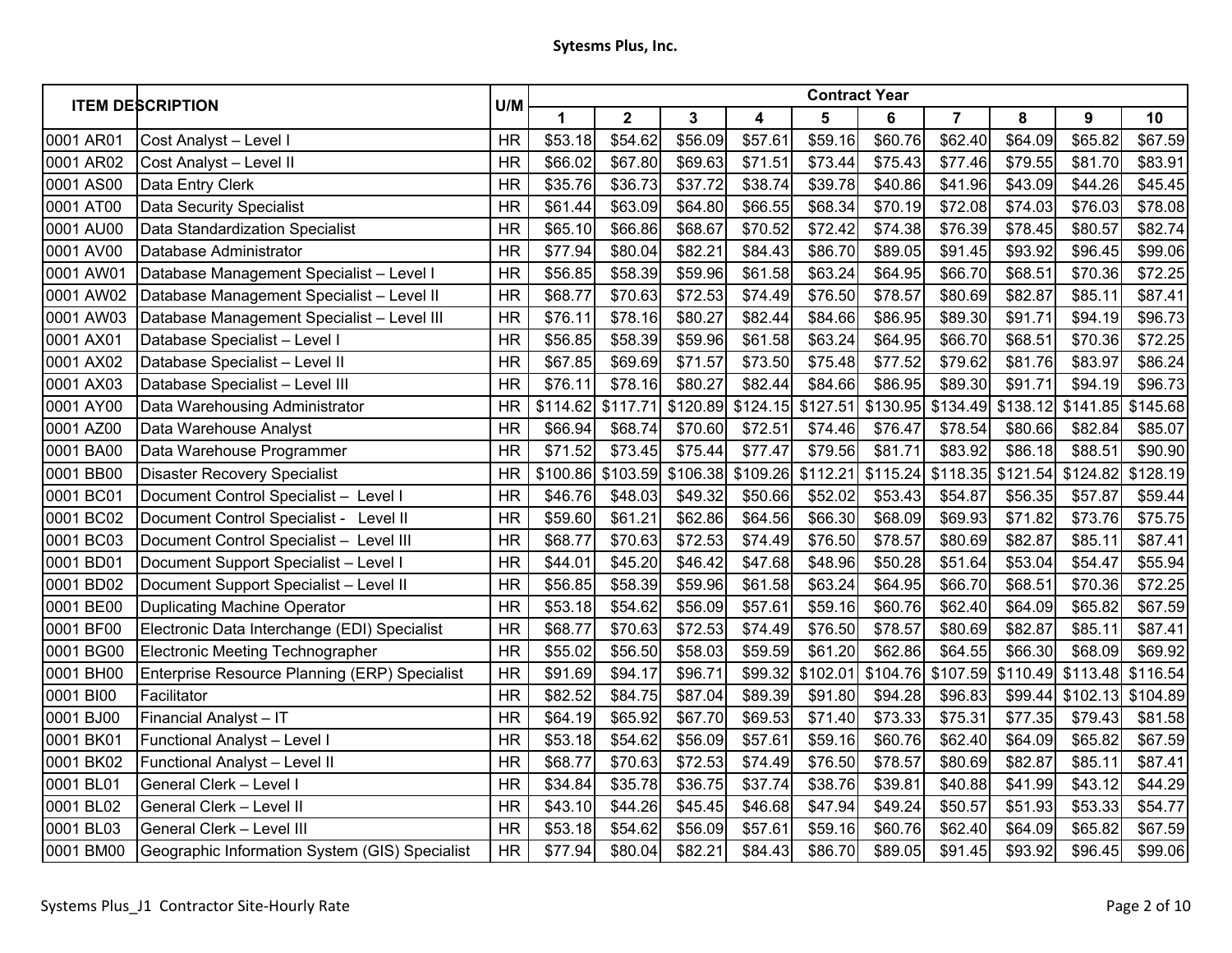| <b>ITEM DESCRIPTION</b> |                                                | U/M       | <b>Contract Year</b> |             |              |          |          |          |                |          |                                                                                  |          |  |
|-------------------------|------------------------------------------------|-----------|----------------------|-------------|--------------|----------|----------|----------|----------------|----------|----------------------------------------------------------------------------------|----------|--|
|                         |                                                |           | 1                    | $\mathbf 2$ | $\mathbf{3}$ | 4        | 5        | 6        | $\overline{7}$ | 8        | 9                                                                                | 10       |  |
| 0001 BN00               | Graphical User Interface Designer              | <b>HR</b> | \$66.94              | \$68.74     | \$70.60      | \$72.51  | \$74.46  | \$76.47  | \$78.54        | \$80.66  | \$82.84                                                                          | \$85.07  |  |
| 0001 BO00               | <b>Graphics Specialist</b>                     | <b>HR</b> | \$63.27              | \$64.98     | \$66.73      | \$68.53  | \$70.38  | \$72.28  | \$74.24        | \$76.24  | \$78.30                                                                          | \$80.41  |  |
| 0001 BP00               | Hardware Draftsman                             | <b>HR</b> | \$60.52              | \$62.15     | \$63.83      | \$65.55  | \$67.32  | \$69.14  | \$71.01        | \$72.93  | \$74.89                                                                          | \$76.92  |  |
| 0001 BQ01               | Hardware Installation Technician - Level I     | <b>HR</b> | \$38.51              | \$39.55     | \$40.62      | \$41.72  | \$42.84  | \$44.00  | \$45.19        | \$46.41  | \$47.66                                                                          | \$48.95  |  |
| 0001 BQ02               | Hardware Installation Technician - Level II    | <b>HR</b> | \$48.60              | \$49.91     | \$51.26      | \$52.64  | \$54.06  | \$55.52  | \$57.02        | \$58.56  | \$60.14                                                                          | \$61.77  |  |
| 0001 BR00               | Hardware Specialist - Information Technology   | <b>HR</b> | \$50.43              | \$51.79     | \$53.19      | \$54.63  | \$56.10  | \$57.62  | \$59.17        | \$60.77  | \$62.41                                                                          | \$64.10  |  |
| 0001 BS00               | Help Desk Manager                              | <b>HR</b> | \$77.94              | \$80.04     | \$82.21      | \$84.43  | \$86.70  | \$89.05  | \$91.45        | \$93.92  | \$96.45                                                                          | \$99.06  |  |
| 0001 BT00               | <b>Help Desk Specialist</b>                    | <b>HR</b> | \$53.18              | \$54.62     | \$56.09      | \$57.61  | \$59.16  | \$60.76  | \$62.40        | \$64.09  | \$65.82                                                                          | \$67.59  |  |
| 0001 BU01               | Imaging Specialist/Technician - Level I        | <b>HR</b> | \$47.68              | \$48.97     | \$50.29      | \$51.65  | \$53.04  | \$54.47  | \$55.95        | \$57.46  | \$59.01                                                                          | \$60.60  |  |
| 0001 BU02               | Imaging Specialist/Technician - Level II       | <b>HR</b> | \$57.77              | \$59.33     | \$60.93      | \$62.57  | \$64.26  | \$66.00  | \$67.78        | \$69.61  | \$71.49                                                                          | \$73.42  |  |
| 0001 BU03               | Imaging Specialist/Technician - Level III      | <b>HR</b> | \$62.35              | \$64.04     | \$65.76      | \$67.54  | \$69.36  | \$71.24  | \$73.16        | \$75.14  | \$77.16                                                                          | \$79.25  |  |
| 0001 BV00               | Informatic Specialist/Bioinformatician         | <b>HR</b> | \$110.03             | \$113.00    | \$116.05     | \$119.19 | \$122.41 | \$125.71 | \$129.11       | \$132.59 | \$136.17                                                                         | \$139.85 |  |
| 0001 BW01               | Information Engineer - Level I                 | <b>HR</b> | \$68.77              | \$70.63     | \$72.53      | \$74.49  | \$76.50  | \$78.57  | \$80.69        | \$82.87  | \$85.11                                                                          | \$87.41  |  |
| 0001 BW02               | Information Engineer - Level II                | <b>HR</b> | \$87.11              | \$89.46     | \$91.88      | \$94.36  | \$96.91  | \$99.52  | \$102.21       | \$104.97 | \$107.80                                                                         | \$110.71 |  |
| 0001 BX00               | <b>Information Resource Management Analyst</b> | <b>HR</b> | \$73.36              | \$75.34     | \$77.37      | \$79.46  | \$81.60  | \$83.81  | \$86.07        | \$88.39  | \$90.78                                                                          | \$93.23  |  |
| 0001 BY00               | Information Systems Training Specialist        | <b>HR</b> | \$68.77              | \$70.63     | \$72.53      | \$74.49  | \$76.50  | \$78.57  | \$80.69        | \$82.87  | \$85.11                                                                          | \$87.41  |  |
| 0001 BZ00               | IT Policy/Legislative Specialist               | <b>HR</b> | \$77.94              | \$80.04     | \$82.21      | \$84.43  | \$86.70  | \$89.05  | \$91.45        | \$93.92  | \$96.45                                                                          | \$99.06  |  |
| 0001 CA00               | IT Strategic/Capital Planner                   | <b>HR</b> | \$114.62             | \$117.71    | \$120.89     | \$124.15 | \$127.51 | \$130.95 | \$134.49       | \$138.12 | \$141.85                                                                         | \$145.68 |  |
| 0001 CB00               | Knowledge Management Specialist                | <b>HR</b> | \$71.52              | \$73.45     | \$75.44      | \$77.47  | \$79.56  | \$81.71  | \$83.92        | \$86.18  | \$88.51                                                                          | \$90.90  |  |
| 0001 CC00               | Librarian                                      | <b>HR</b> | \$59.60              | \$61.21     | \$62.86      | \$64.56  | \$66.30  | \$68.09  | \$69.93        | \$71.82  | \$73.76                                                                          | \$75.75  |  |
| 0001 CD00               | Librarian Technician                           | <b>HR</b> | \$49.51              | \$50.85     | \$52.22      | \$53.63  | \$55.08  | \$56.57  | \$58.10        | \$59.67  | \$61.28                                                                          | \$62.93  |  |
| 0001 CE00               | Medical Billing/Account Management Specialist  | <b>HR</b> | \$47.68              | \$48.97     | \$50.29      | \$51.65  | \$53.04  | \$54.47  | \$55.95        | \$57.46  | \$59.01                                                                          | \$60.60  |  |
| 0001 CF00               | Modeling and Simulation Specialist             | <b>HR</b> | \$91.69              | \$94.17     | \$96.71      | \$99.32  | \$102.01 | \$104.76 | \$107.59       | \$110.49 | \$113.48                                                                         | \$116.54 |  |
| 0001 CG00               | Network Administrator                          | <b>HR</b> | \$68.77              | \$70.63     | \$72.53      | \$74.49  | \$76.50  | \$78.57  | \$80.69        | \$82.87  | \$85.11                                                                          | \$87.41  |  |
| 0001 CH00               | Network Draftsman                              | <b>HR</b> | \$64.19              | \$65.92     | \$67.70      | \$69.53  | \$71.40  | \$73.33  | \$75.31        | \$77.35  | \$79.43                                                                          | \$81.58  |  |
| 0001 CI01               | Network Installation Technician - Level I      | <b>HR</b> | \$44.01              | \$45.20     | \$46.42      | \$47.68  | \$48.96  | \$50.28  | \$51.64        | \$53.04  | \$54.47                                                                          | \$55.94  |  |
| 0001 CI02               | Network Installation Technician - Level II     | <b>HR</b> | \$55.02              | \$56.50     | \$58.03      | \$59.59  | \$61.20  | \$62.86  | \$64.55        | \$66.30  | \$68.09                                                                          | \$69.92  |  |
| 0001 CJ00               | Network Support Technician                     | <b>HR</b> | \$53.18              | \$54.62     | \$56.09      | \$57.61  | \$59.16  | \$60.76  | \$62.40        | \$64.09  | \$65.82                                                                          | \$67.59  |  |
| 0001 CK00               | <b>Operations Manager</b>                      | <b>HR</b> | \$73.36              | \$75.34     | \$77.37      | \$79.46  | \$81.60  | \$83.81  | \$86.07        | \$88.39  | \$90.78                                                                          | \$93.23  |  |
| 0001 CL00               | <b>Procurement Product Specialist</b>          | <b>HR</b> | \$68.77              | \$70.63     | \$72.53      | \$74.49  | \$76.50  | \$78.57  | \$80.69        | \$82.87  | \$85.11                                                                          | \$87.41  |  |
| 0001 CM00               | <b>Program Administration Specialist</b>       | <b>HR</b> | \$55.02              | \$56.50     | \$58.03      | \$59.59  | \$61.20  | \$62.86  | \$64.55        | \$66.30  | \$68.09                                                                          | \$69.92  |  |
| 0001 CN00               | Program Analyst                                | <b>HR</b> | \$58.68              | \$60.27     | \$61.90      | \$63.57  | \$65.28  | \$67.05  | \$68.86        | \$70.72  | \$72.62                                                                          | \$74.59  |  |
| 0001 CO00               | Program Manager                                | <b>HR</b> | \$119.20             |             |              |          |          |          |                |          | \$122.42 \$125.73 \$129.12 \$132.61 \$136.19 \$139.86 \$143.64 \$147.52 \$151.50 |          |  |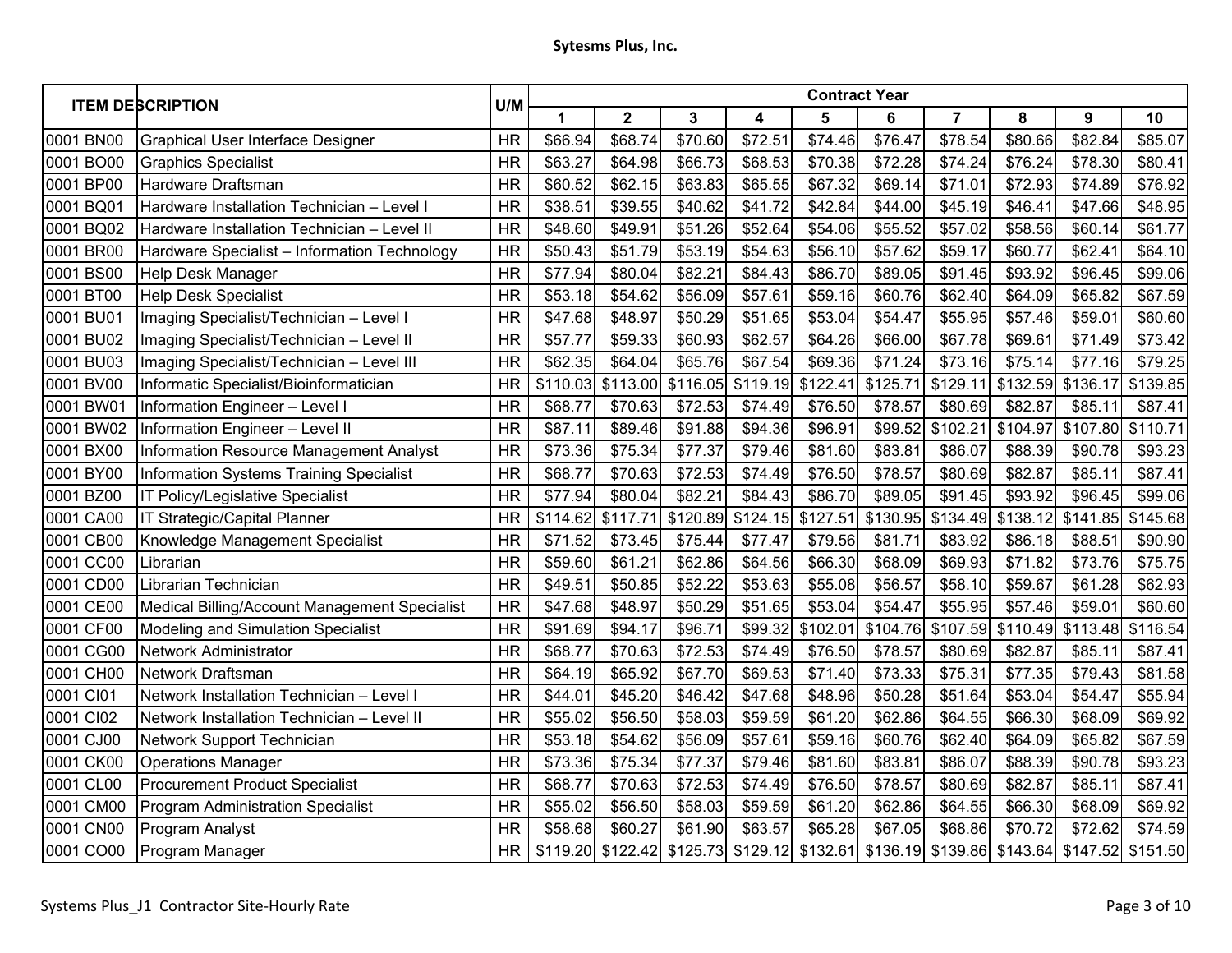| <b>ITEM DESCRIPTION</b> |                                          | U/M       | <b>Contract Year</b> |                         |          |          |                           |          |                |          |                   |          |  |
|-------------------------|------------------------------------------|-----------|----------------------|-------------------------|----------|----------|---------------------------|----------|----------------|----------|-------------------|----------|--|
|                         |                                          |           | 1                    | $\overline{\mathbf{2}}$ | 3        | 4        | 5                         | 6        | $\overline{7}$ | 8        | $\boldsymbol{9}$  | 10       |  |
| 0001 CP00               | <b>Project Control Specialist</b>        | <b>HR</b> | \$64.19              | \$65.92                 | \$67.70  | \$69.53  | \$71.40                   | \$73.33  | \$75.31        | \$77.35  | \$79.43           | \$81.58  |  |
| 0001 CQ00               | <b>Project Leader</b>                    | <b>HR</b> | \$71.52              | \$73.45                 | \$75.44  | \$77.47  | \$79.56                   | \$81.71  | \$83.92        | \$86.18  | \$88.51           | \$90.90  |  |
| 0001 CR01               | Project Manager - Level I                | <b>HR</b> | \$80.69              | \$82.87                 | \$85.11  | \$87.40  | \$89.76                   | \$92.19  | \$94.68        | \$97.23  | \$99.86           | \$102.56 |  |
| 0001 CR02               | Project Manager - Level II               | <b>HR</b> | \$90.78              | \$93.23                 | \$95.75  |          | \$98.33 \$100.99 \$103.71 |          | \$106.51       | \$109.39 | \$112.34 \$115.37 |          |  |
| 0001 CR03               | Project Manager - Level III              | <b>HR</b> | \$110.03             | \$113.00                | \$116.05 | \$119.19 | \$122.41                  | \$125.71 | \$129.11       | \$132.59 | \$136.17          | \$139.85 |  |
| 0001 CS00               | <b>Public Health Analyst</b>             | <b>HR</b> | \$73.36              | \$75.34                 | \$77.37  | \$79.46  | \$81.60                   | \$83.81  | \$86.07        | \$88.39  | \$90.78           | \$93.23  |  |
| 0001 CT00               | <b>Quality Assurance Analyst</b>         | <b>HR</b> | \$59.60              | \$61.21                 | \$62.86  | \$64.56  | \$66.30                   | \$68.09  | \$69.93        | \$71.82  | \$73.76           | \$75.75  |  |
| 0001 CU00               | <b>Quality Assurance Manager</b>         | <b>HR</b> | \$77.94              | \$80.04                 | \$82.21  | \$84.43  | \$86.70                   | \$89.05  | \$91.45        | \$93.92  | \$96.45           | \$99.06  |  |
| 0001 CV00               | <b>Quality Assurance Specialist</b>      | <b>HR</b> | \$68.77              | \$70.63                 | \$72.53  | \$74.49  | \$76.50                   | \$78.57  | \$80.69        | \$82.87  | \$85.11           | \$87.41  |  |
| 0001 CW00               | Records Management Specialist            | <b>HR</b> | \$55.02              | \$56.50                 | \$58.03  | \$59.59  | \$61.20                   | \$62.86  | \$64.55        | \$66.30  | \$68.09           | \$69.92  |  |
| 0001 CX00               | <b>Scanner Operator</b>                  | <b>HR</b> | \$41.26              | \$42.38                 | \$43.52  | \$44.70  | \$45.90                   | \$47.14  | \$48.41        | \$49.72  | \$51.06           | \$52.44  |  |
| 0001 CY00               | Scientific Data Analyst                  | <b>HR</b> | \$68.77              | \$70.63                 | \$72.53  | \$74.49  | \$76.50                   | \$78.57  | \$80.69        | \$82.87  | \$85.11           | \$87.41  |  |
| 0001 CZ01               | Subject Matter Expert - Level I          | <b>HR</b> | \$100.86             | \$103.59                | \$106.38 |          | \$109.26 \$112.21         | \$115.24 | \$118.35       | \$121.54 | \$124.82          | \$128.19 |  |
| 0001 CZ02               | Subject Matter Expert - Level II         | <b>HR</b> | \$114.62             | \$117.71                | \$120.89 |          | \$124.15 \$127.51         | \$130.95 | \$134.49       | \$138.12 | \$141.85          | \$145.68 |  |
| 0001 CZ03               | Subject Matter Expert - Level III        | <b>HR</b> | \$151.30             | \$155.38                | \$159.58 |          | \$163.88 \$168.31         | \$172.85 | \$177.52       | \$182.31 | \$187.24          | \$192.29 |  |
| 0001 DA01               | System Administrator - Level I           | <b>HR</b> | \$54.10              | \$55.56                 | \$57.06  | \$58.60  | \$60.18                   | \$61.81  | \$63.48        | \$65.19  | \$66.95           | \$68.76  |  |
| 0001 DA02               | System Administrator - Level II          | <b>HR</b> | \$65.10              | \$66.86                 | \$68.67  | \$70.52  | \$72.42                   | \$74.38  | \$76.39        | \$78.45  | \$80.57           | \$82.74  |  |
| 0001 DA03               | System Administrator - Level III         | <b>HR</b> | \$71.52              | \$73.45                 | \$75.44  | \$77.47  | \$79.56                   | \$81.71  | \$83.92        | \$86.18  | \$88.51           | \$90.90  |  |
| 0001 DB01               | Systems Architect - Level I              | <b>HR</b> | \$97.20              | \$99.82                 | \$102.52 |          | $$105.28$ $$108.13$       | \$111.05 | \$114.04       | \$117.12 | \$120.28          | \$123.53 |  |
| 0001 DB02               | Systems Architect - Level II             | <b>HR</b> | \$119.20             | \$122.42                | \$125.73 |          | \$129.12 \$132.61         | \$136.19 | \$139.86       | \$143.64 | \$147.52          | \$151.50 |  |
| 0001 DC01               | Systems Engineer - Level I               | <b>HR</b> | \$55.02              | \$56.50                 | \$58.03  | \$59.59  | \$61.20                   | \$62.86  | \$64.55        | \$66.30  | \$68.09           | \$69.92  |  |
| 0001 DC02               | Systems Engineer - Level II              | <b>HR</b> | \$64.19              | \$65.92                 | \$67.70  | \$69.53  | \$71.40                   | \$73.33  | \$75.31        | \$77.35  | \$79.43           | \$81.58  |  |
| 0001 DC03               | Systems Engineer - Level III             | <b>HR</b> | \$73.36              | \$75.34                 | \$77.37  | \$79.46  | \$81.60                   | \$83.81  | \$86.07        | \$88.39  | \$90.78           | \$93.23  |  |
| 0001 DD00               | <b>System Operator</b>                   | <b>HR</b> | \$53.18              | \$54.62                 | \$56.09  | \$57.61  | \$59.16                   | \$60.76  | \$62.40        | \$64.09  | \$65.82           | \$67.59  |  |
| 0001 DE00               | System Programmer                        | <b>HR</b> | \$62.35              | \$64.04                 | \$65.76  | \$67.54  | \$69.36                   | \$71.24  | \$73.16        | \$75.14  | \$77.16           | \$79.25  |  |
| 0001 DF01               | Technical Writer/Editor - Level I        | <b>HR</b> | \$50.43              | \$51.79                 | \$53.19  | \$54.63  | \$56.10                   | \$57.62  | \$59.17        | \$60.77  | \$62.41           | \$64.10  |  |
| 0001 DF02               | Technical Writer/Editor - Level II       | <b>HR</b> | \$68.77              | \$70.63                 | \$72.53  | \$74.49  | \$76.50                   | \$78.57  | \$80.69        | \$82.87  | \$85.11           | \$87.41  |  |
| 0001 DF03               | Technical Writer/Editor - Level III      | <b>HR</b> | \$87.11              | \$89.46                 | \$91.88  | \$94.36  | \$96.91                   | \$99.52  | \$102.21       | \$104.97 | \$107.80          | \$110.71 |  |
| 0001 DG01               | Telecommunications Engineer - Level I    | <b>HR</b> | \$64.19              | \$65.92                 | \$67.70  | \$69.53  | \$71.40                   | \$73.33  | \$75.31        | \$77.35  | \$79.43           | \$81.58  |  |
| 0001 DG02               | Telecommunications Engineer - Level II   | <b>HR</b> | \$77.94              | \$80.04                 | \$82.21  | \$84.43  | \$86.70                   | \$89.05  | \$91.45        | \$93.92  | \$96.45           | \$99.06  |  |
| 0001 DH01               | Telecommunications Specialist - Level I  | <b>HR</b> | \$59.60              | \$61.21                 | \$62.86  | \$64.56  | \$66.30                   | \$68.09  | \$69.93        | \$71.82  | \$73.76           | \$75.75  |  |
| 0001 DH02               | Telecommunications Specialist - Level II | <b>HR</b> | \$68.77              | \$70.63                 | \$72.53  | \$74.49  | \$76.50                   | \$78.57  | \$80.69        | \$82.87  | \$85.11           | \$87.41  |  |
| 0001 DI00               | <b>Test Engineer</b>                     | <b>HR</b> | \$68.77              | \$70.63                 | \$72.53  | \$74.49  | \$76.50                   | \$78.57  | \$80.69        | \$82.87  | \$85.11           | \$87.41  |  |